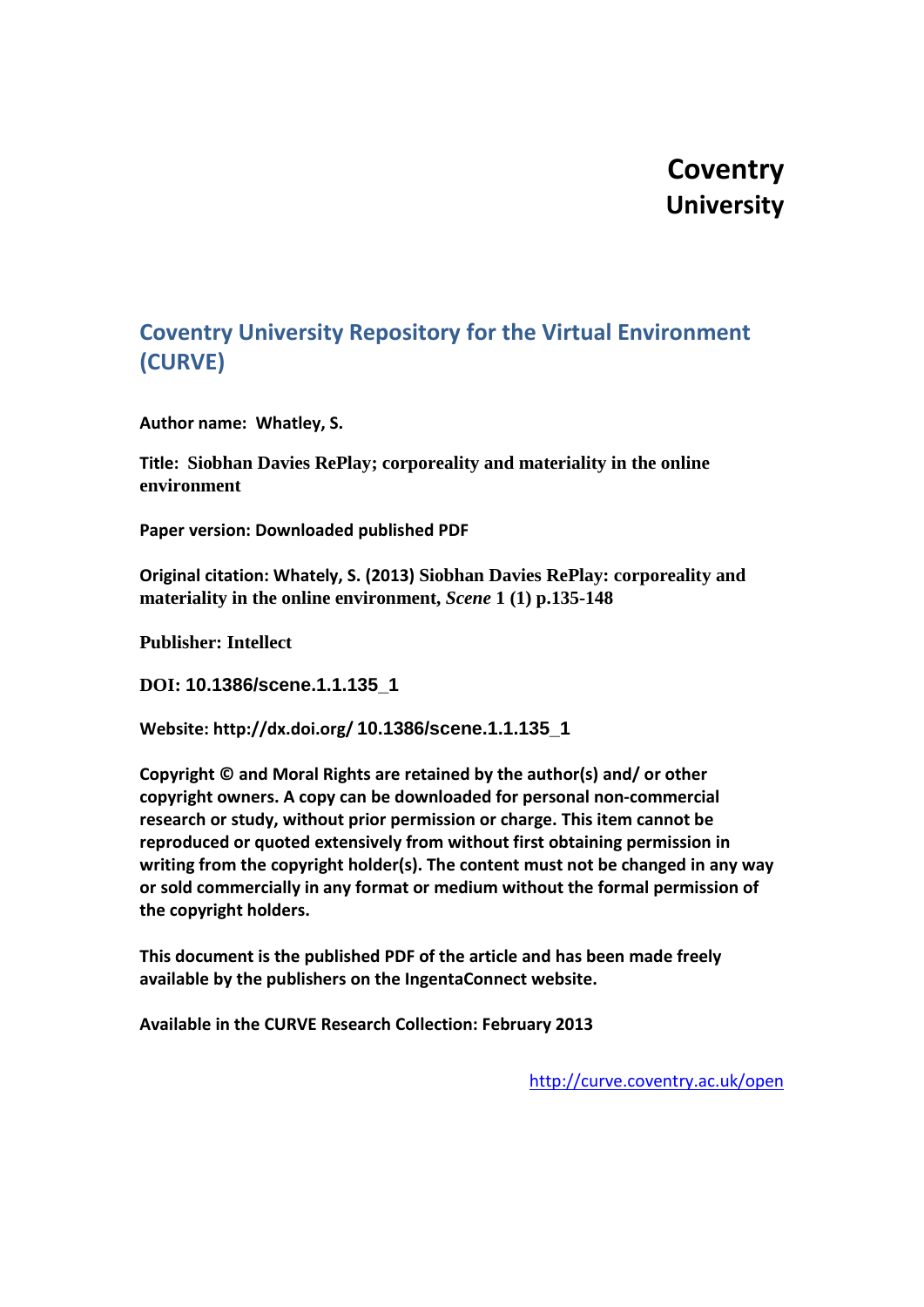**SARAH WHATLEY** 

# **Siobhan Davies RePlay:** corporeality and materiality in the online environment

#### **ABSTRACT**

This article discusses the digital dance archive Siobhan Davies RePlay to explore how the dancer's making and performance process translates to an online environment, to ask what is lost and what is gained? It will consider how the digital environment captures and transmits the material form of the 'object' and how RePlay seeks to convey something of the mutable nature of dance rather than a static, unchanging digital resource. The article will focus particularly on one aspect of RePlay, which more that any other part of the archive reveals the process of design and its role in conveying the artistic vision of the choreographer (Siobhan Davies) and the whole creative team involved in the archive development. These 'kitchens' are designed to provide users with a different experience of two dance works: Bird Song (2004) and In Plain Clothes (2006). Named 'kitchens' as a reference to a process involved in the construction of a dance work that is analogous to 'cooking', the kitchens were designed to enable the user to 'peel back' the many layers within the creative process of making and performing a dance. These two very different digital objects are designed to offer a visual way of comprehending the structure of the dance; the relationship between dance, sound, costume design and scenography; and to offer access to the dancer's own observations and reflections on their making process. Scorelike in form, they also can be reactivated or reconstructed by the user, in physical or virtual space. But ultimately each exists as an aesthetic object in its own right, whilst offering a novel approach to distributing dance and the knowledge that is embodied within the dance.

#### **KEYWORDS**

dance digital archive Siobhan Davies choreography scenography design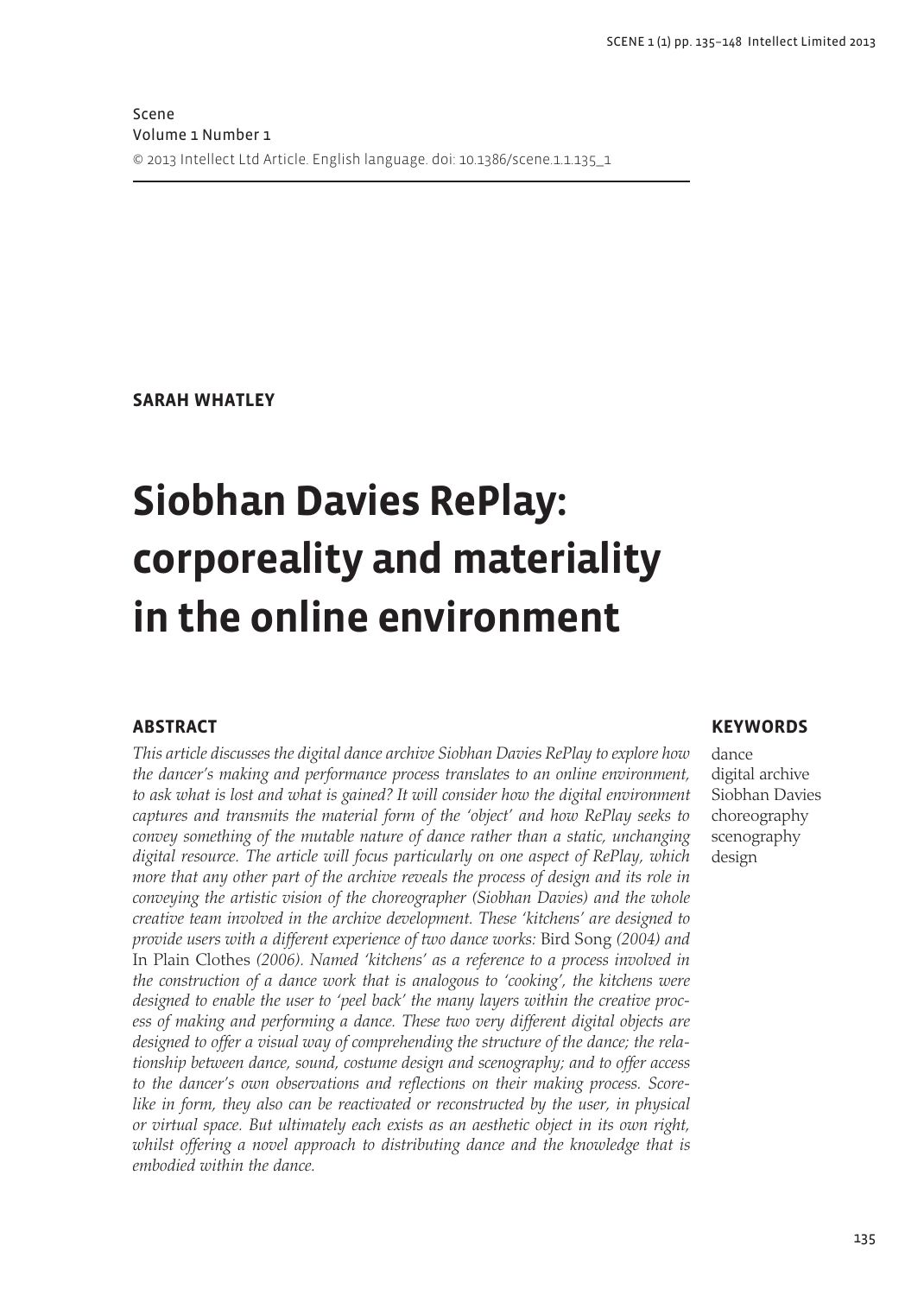1. The team at Coventry University included two research assistants: Ross Varney and David Bennett.

#### **INTRODUCTION**

Since the early twentieth century when Russian impresario Serge Diaghilev (1872–1929) spearheaded a revolution in the role of design in theatrical dance performance, there has been a close relationship between dance and design. The role of scenography in creating a particular environment, aesthetic frame or mood ground can significantly influence the reading of dance. For staged performances the design is therefore an integral part of the theatrical experience. When dance moves out of the theatre into different spaces, including 'online' spaces, the relationship with the audience changes. Moreover, an online environment allows dance to be more playful and inventive in its modes of transmission and we the audience become more active in the choices we make about when, what and how we view. Consequently, the ways in which dance has embraced the increasing ubiquitous presence of screens in our lives in general has prompted dance-makers to respond to the differences in how we engage with performance and to consider new kinds of relationships with design concepts and practices. Dancers are thus participating in the changing nature of spectatorship in inventive ways because of the new demands on audiences and/or 'users' since dance has embraced advances in technology, which allows dance to be communicated and distributed in new ways.

This article will focus on one project that has explored and exploited the way in which an online environment provides a space to rethink the way in which dance is made, documented and circulated, and how design can play a particular role in the method and form of dissemination. The project, Siobhan Davies RePlay, is the United Kingdom's first digital dance archive and one of very few worldwide. Launched in 2009 with funding support from the Arts and Humanities Research Council, the archive features the work of British choreographer Siobhan Davies, who has been making work since the early 1970s, so has made an important contribution to the development of contemporary dance in the United Kingdom. RePlay includes more than 5000 digital objects, ranging from video to photographic images, audio recordings, scholarly articles, marketing materials and associated text-based materials. Much of the content is video, including many of the full productions in performance, in recognition that accessing dance on film is always difficult, partly because of the lack of filmed records of dance from the past and partly for copyright reasons. RePlay is free to access, enabling a wide user community to benefit from the archive although users have to register to view some of the more sensitive content including the large collection of rehearsal tapes.

Rather than a simple re-presentation of the 'live' dance on screen via an archival structure, the development process of the project exposed how creating a digital archive requires careful decisions about design at all levels – at the level of how material is organized to create the back-end architecture and most importantly the design of the 'front-end' user interface, not least because with RePlay there was no pre-existing hard copy archive. The archive is thus not a facsimile of the live and offers a more interactive experience. The screen becomes the viewing environment and we were mindful that the 'content becomes a screen creative practice' (Oddey and White 2009: 13) and design decisions would effectively constitute a 'screen choreography' in the choreographic organization of visual imagery, sound, text, memories and scores (Whatley 2010).

Built by a team of researchers led by myself,<sup>1</sup> working in close collaboration and with cooperation from Davies and her company, the scale and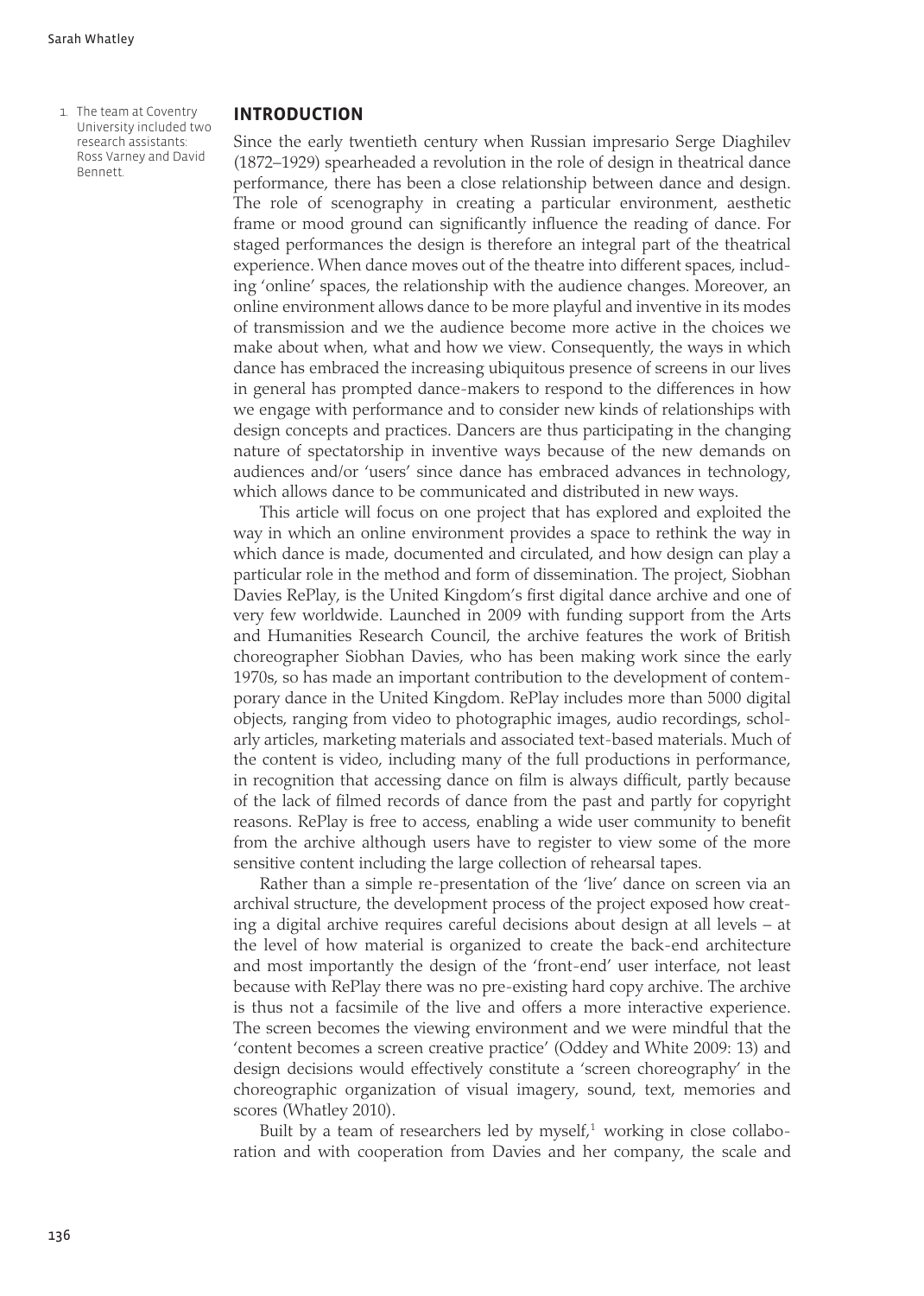

Figure 1: Screen grab from Siobhan Davies RePlay.

demands of the project were both exciting and daunting. The creation of the archive became a curatorial process, requiring decisions about what to keep in and what to leave out, the range of content and how the archive should (or would) represent the work of a dance artist who continues to make work, so would need to be continually updated and refreshed as her creative process continues to evolve as she generates new work.

#### ARCHIVE, DESIGN AND THE 'KITCHENS'

Design was an integral part of the archive thinking and development process and RePlay has frequently been described as an aesthetic object in its own terms. We were, however, mindful in building the archive that there needed to be a balance between offering a comprehensive and unedited collection that was available to all, for the purpose of individual research, investigation (in the true spirit of an archive) and pleasure – and the desire to create a beautifully designed object that would not only encourage a deeper appreciation of dance but would stimulate new kinds of representations of dance in an online environment. For the purposes of this article I am going to focus on one particular component of the archive for its intentional experimentation with design as a mechanism and mode of construction for documenting and effectively re-enacting the making and performance process involved in dance-making.

By exploiting the design possibilities within the archive, and to provide the user with a different way to engage with the dance, we built two micro sites for the archive, which we named 'kitchens'. These kitchens allow users to explore two dance works, to see how they were made: *Bird Song* (2004) and *In Plain*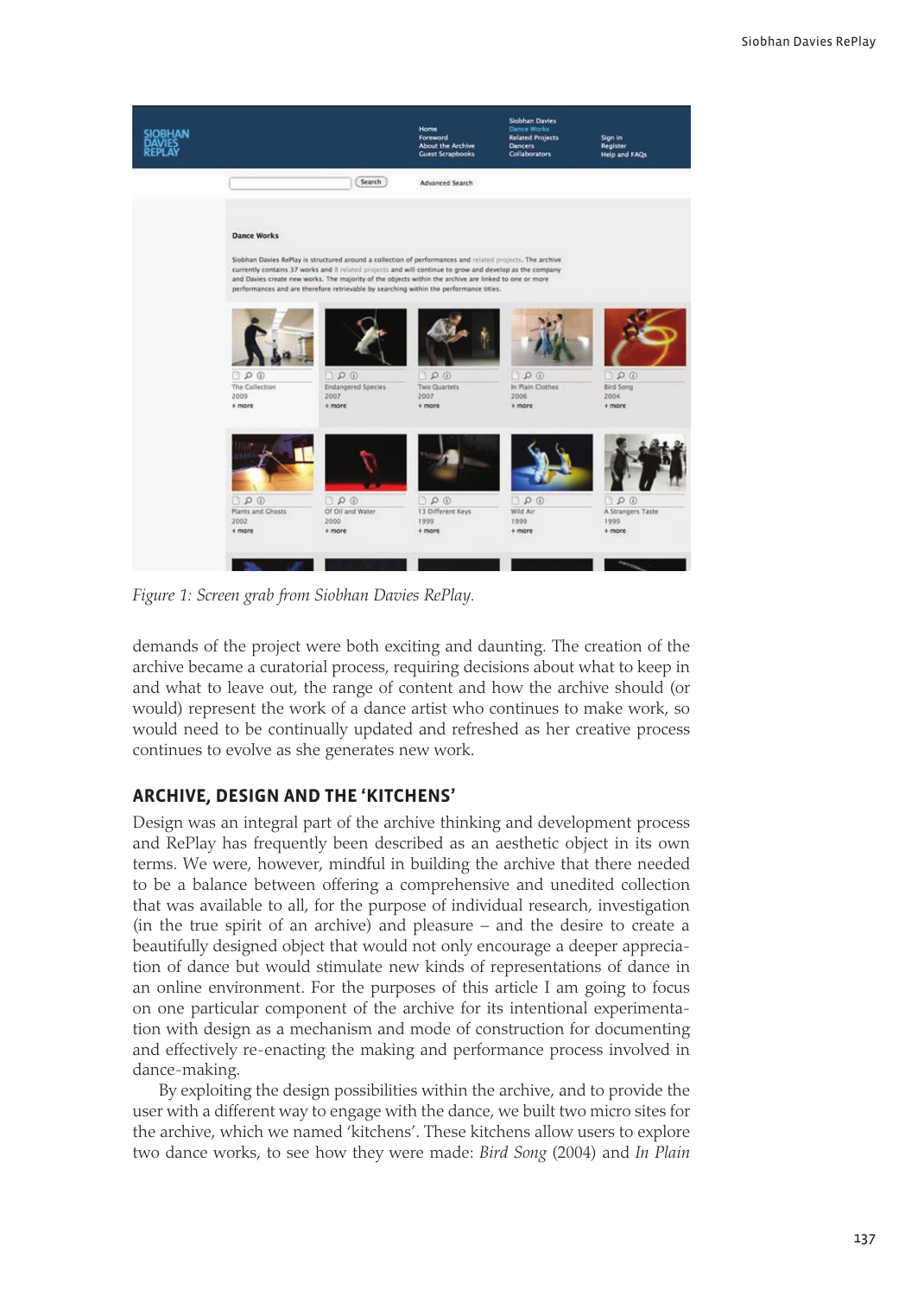Clothes (2006). Each kitchen provides a visual map of the dance work, bringing together all the source materials that were drawn on and combined to make the work from the composer, designer, dancers and so on (the 'ingredients') and to show how Davies constructed the dance (the 'cooking') thus offering the user an opportunity to further investigate the multitude of processes at work during choreographic creation. Each element shows how the contributions made by the dancers, artists, designers and collaborators separately and then collectively influence and help create Davies' work. Each kitchen is therefore an interactive presentation that lays out the digital resources in an alternative way specific to the dance work. These works were chosen because in each case there were many records of the construction process, which were retained by the creative team and offered to us, the archive team. My aim will be to demonstrate how these digital objects within the archive raise questions about how the corporeal dancing body is rendered through different technological and design processes to reveal hitherto hidden aspects of the dance, and simultaneously expose something of the material nature of the many components that together pull together what is a complex structure the dance.

Neither kitchen sets out to explain the work but each offers insights to the research and creativity that goes into the development of a dance work. Each also offers a way of developing graphic 'scores' or representations of dance, which it was hoped users would find valuable as alternative methods to document dance. As digital documents they are also the only tangible records of Davies' making process. Davies is typical of many contemporary choreographers who have careers that began prior to the introduction of simple capture techniques in that there are few if any notated scores of her work and few other traces beyond her occasional personal notebooks and documents relating to the final performance event.

The kitchens also focus attention on the possibilities and limitations of the digital space as an alternative 'venue' or environment for dance, which prompted us to consider what is lost and what is gained through distributing dance in this way. Amongst the gains is the chance to organize and design content in a way that is not possible in the live environment. Another gain is the chance to see one work in conjunction with, or next to, any number of other works to identify, for example, stylistic connections. It is also rare to be able to excavate a dance work in this way, to explore the compositional methods and thinking process of the choreographer and her collaborators – aspects of the dance that are usually kept private and unavailable to a general audience.

What is perhaps lost is the kinaesthetic connection and live exchange with the performers; and the communal, relational experience of viewing dance in a live setting. There is also the inevitable reduction of a 3D live experience to a 2D version and for some viewers this can diminish their experience. There can be a sense of loss when the 'mystery' of dance is revealed. Some viewers prefer to know that the elusive and inexplicable properties of the dance are preserved. Elsewhere on the archive the user can view a large number of rehearsal tapes or 'scratches' as the dancers named them. These tapes provide a unique access to the dancers working through movement tasks in a studio context, gradually forming the choreography. More than any other part of the archive, we can witness the dancers developing their craft, revealing the intelligence that goes into decisions about how to make dances. The making process is now also beginning to enter the live space as Davies is opening access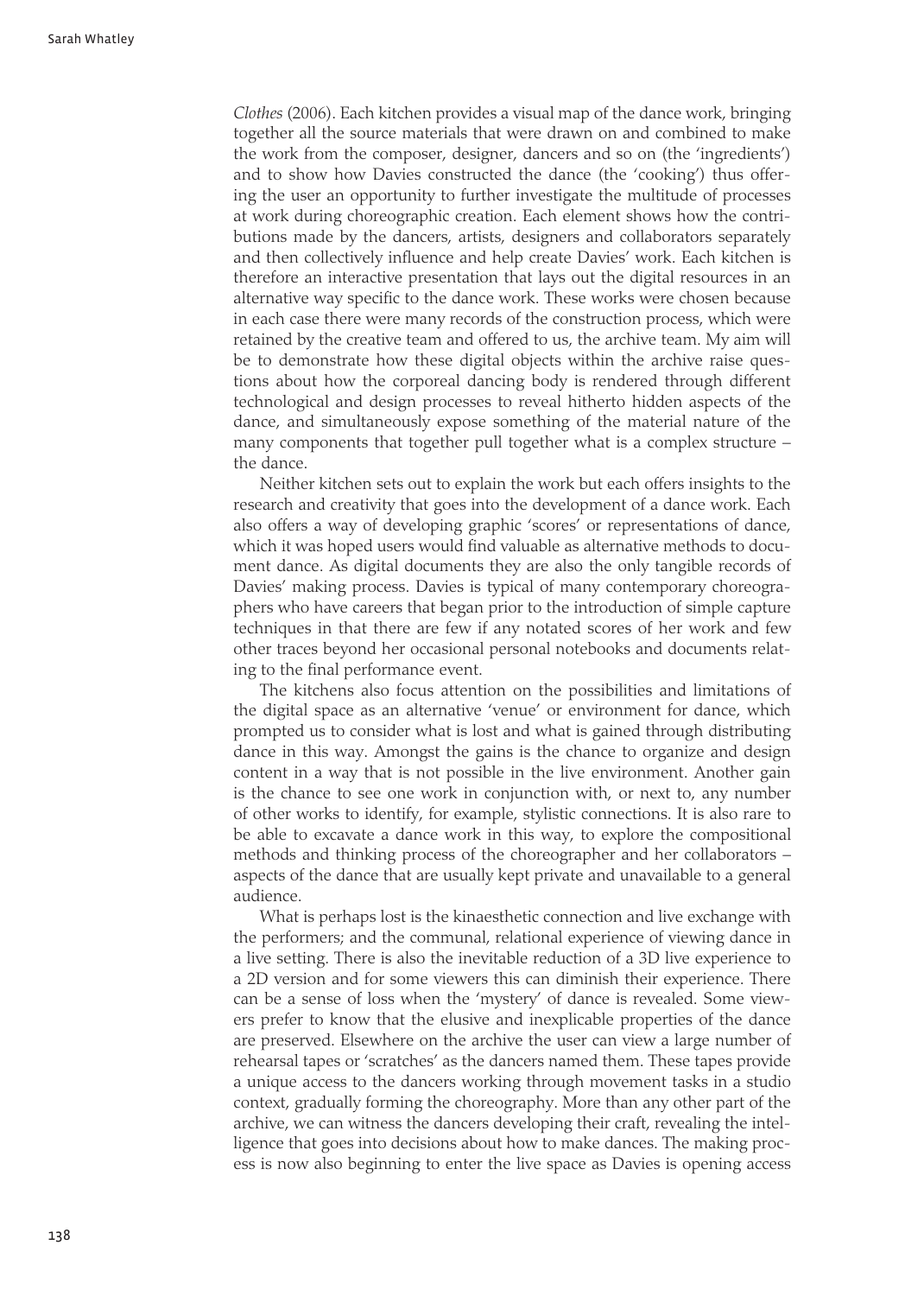to the rehearsal stage. There have been a number of early experiments and more recently Davies has created a project entitled 'Side by Side' (http://www. siobhandavies.com/sidebyside/) in which two artists from different disciplines (dance and craft) investigate the act and process of making, to research how art forms grow and evolve. The artists have met regularly and some of their process was witnessed by viewers during several public showings. The aim was to draw attention to the creative partnership and rehearsal process, without any requirement to make a 'product'.

Both kitchens also draw attention to the parallels between dance and scenography. Although I am not suggesting that Davies demonstrates a preference for abstraction, the concern for how the structure of the human body, and how that structure shapes and creates resonances in the choreography, informs the way that many scenographers respond to the dancing body on stage; one of best examples being Oskar Schlemmer (1888–1943), whose experimental series of dances in the early part of the twentieth century continue to influence today's artists in their exploration of how the dancer/ actor relates to the spatial environment. In both kitchens the physical body of the dancer is very present through still images and video and through the dancers' own textual references to their somatic experience, but abstract marks, lines and shapes feature strongly in the design, reflecting David Ward's observation in *Bird Song* when he states that 'the film that developed was an abstract film of points, lines and planes of colour'.

#### **KITCHEN 1: BIRD SONG**

The first of the kitchens, Bird Song, developed through several design iterations (see Figures 2 and 3: Bird Song kitchen).

The creative team for *Bird Song* includes Sam Collins (design), Genevieve Bennett (garments), Adrian Plaut (lighting), David Ward (contributing artist) and nine dance artists. Davies began rehearsals with the dancers listening to phrases from the songs of birds. Later, short pieces of music were introduced into the rehearsal process. The rhythms and textures of these became embedded into the dancers' bodies, creating a clear physical language. By the time the music that would be heard during the performance was introduced the dancers had developed a more embodied rhythmic response. The



Figure 2: Bird Song kitchen.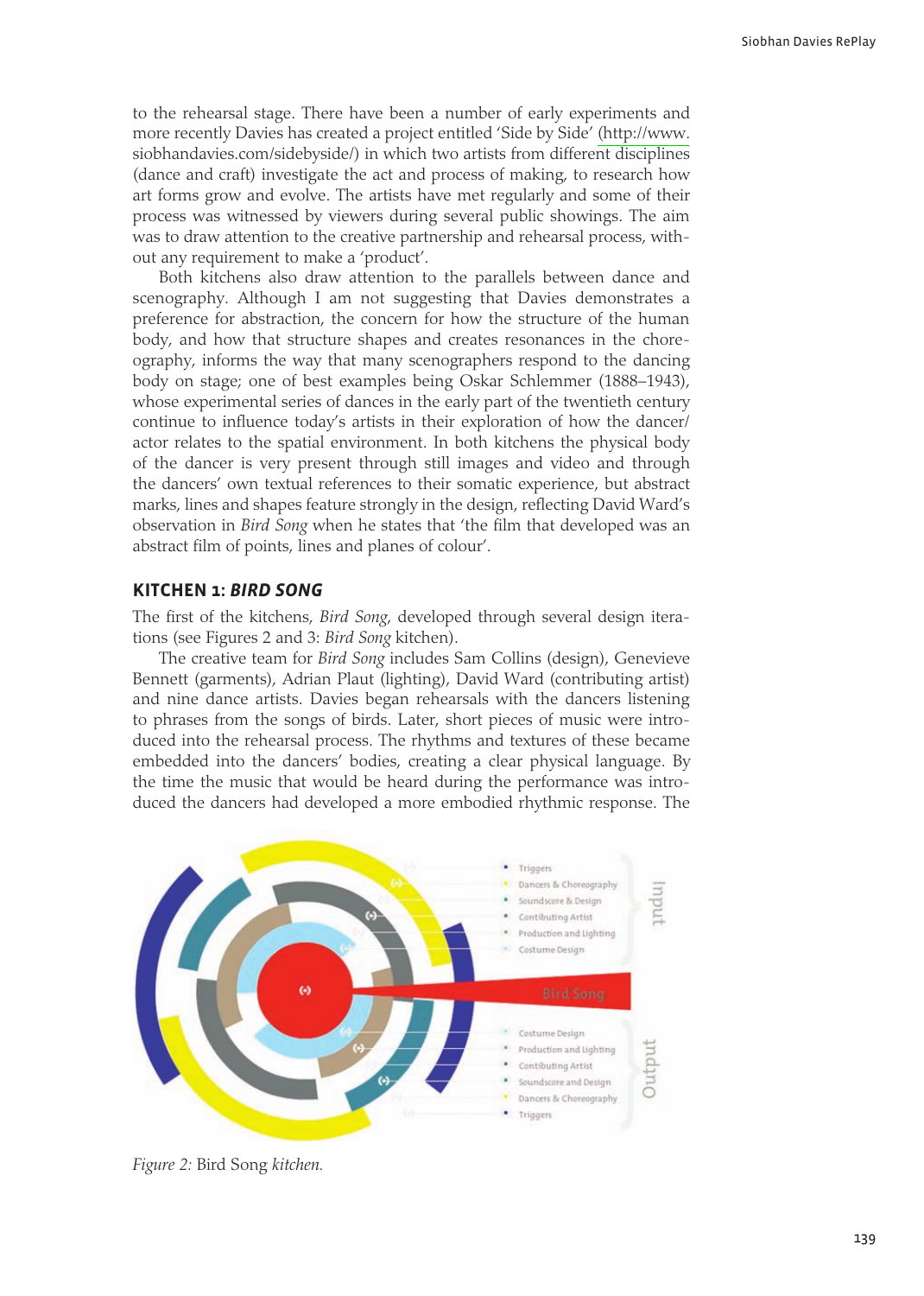2. Some of the descriptions of the dance works are taken directly from the descriptions provided on the archive.

overarching structure of the piece sees clusters of sound, light and motion spiraling in towards a pivotal solo (the song of the Australian Pied Butcher), then spinning out again towards the far edge; like a galaxy with the song of the bird as its gravitational centre.<sup>2</sup>

We began the kitchen by considering how the screen design could capture something of the thinking that went into the design for the dance. By 'design' we were thinking in broad terms, giving thought to the spatial design as created through the choreography as well as the specific design elements contributed by the designers (costume, sound and lighting). Design is such a strong feature of the dance and what we most wanted to capture was the circular design that shaped the choreographic structure. Initial drafts plotted the journeys made by different dancers across the stage space against a background of concentric circles, which became the predominant design feature in the final designs (see Figure 2).

The whole work was set 'in the round' with the audience seated on all sides of the performance space, and very close to the dance, which in itself was relatively novel for Davies' choreography at that time (although later the dance was reworked for presentation in proscenium arch venues) and the dominant pathways that dancers used through the space were also circular. We wanted to highlight the staging of the dance within the performance environment, the floor patterns created by the dancers as they moved through the space and to respect the three elements that act as a container for the circular pathways: the square space of the building; the audience enclosing it on four sides; and the dancers in the middle. Dancer Sarah Warsop remarked on this in her section in the kitchen, noting that:

... with the potential that every thought and action can be seen [...] The performers are encased, creating a particular environment in which the character and rhythms of the piece can exist and evolve. And the audience hopefully experiences some of the subtleties and complexities which are often missed when viewing dance from the front only.



(in Bird Song kitchen, 2009)

Figure 3: Bird Song kitchen.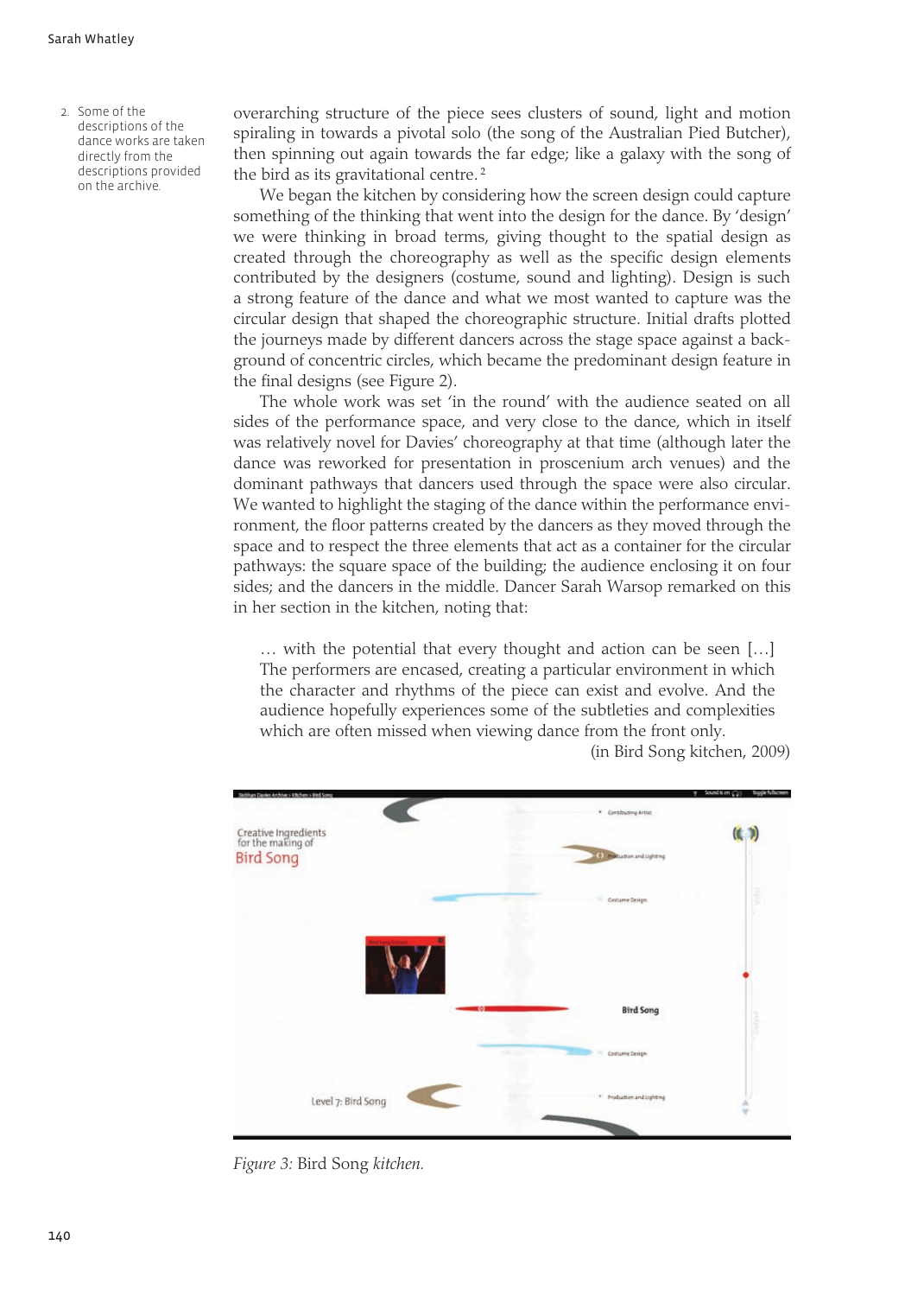It was also important for us to find a way for the design to illuminate the rather complex movement structures in order to mirror the way that movement phrases were made, remade, broken up and reconstructed through the dance, to help the viewer 'see' more of the deep structures of the work. A final aim for the design of the kitchen was to explore how users could arrive and choose to see the 'whole' but would then be able to explore one ingredient, whether it was a particular dancer's journey or the development of the sound; something that is not possible to see when viewing the dance in its performance context. So in some ways the kitchen could provide an alternative to the more familiar dossier that constitutes any one performance work, which ordinarily includes the performance programme notes that precede the dance, the performance itself and the critique or review that follows the live performance event, so is linear in its organization. In the kitchen, viewers can choose the order to view, how long to stay with any one 'ingredient' and move between viewing the whole dance, seeing early designs, sketches and reading reflections of the dancers before, during and after the performance. The conventional process of dance creation, performance and documentation is therefore disrupted whilst it simultaneously reveals layers of the dance that are not normally available for public viewing.

The circularity that is such a dominant feature of the dance is what first greets the user in the kitchen. A series of concentric circles rotate on the screen in different colours, each is clickable and will open a different ingredient of the dance. Clicking on any one will dissolve the vertical circular design and replace it with a horizontal or sagittal circular design so that the dimension and orientation changes. The user can gain a visual sense of being 'in the dance', situated within the circular pathways rather than viewing them from a distance. The screen/stage space thus gives way to a series of images related to a particular ingredient, which appear initially as small images that scroll on a carousel, rotating horizontally on the screen at a speed that can be controlled by the user. Each image can be clicked on to reveal more information and more related content and can be maximized or minimized on the screen (see Figure 4).



Figure 4: Bird Song kitchen.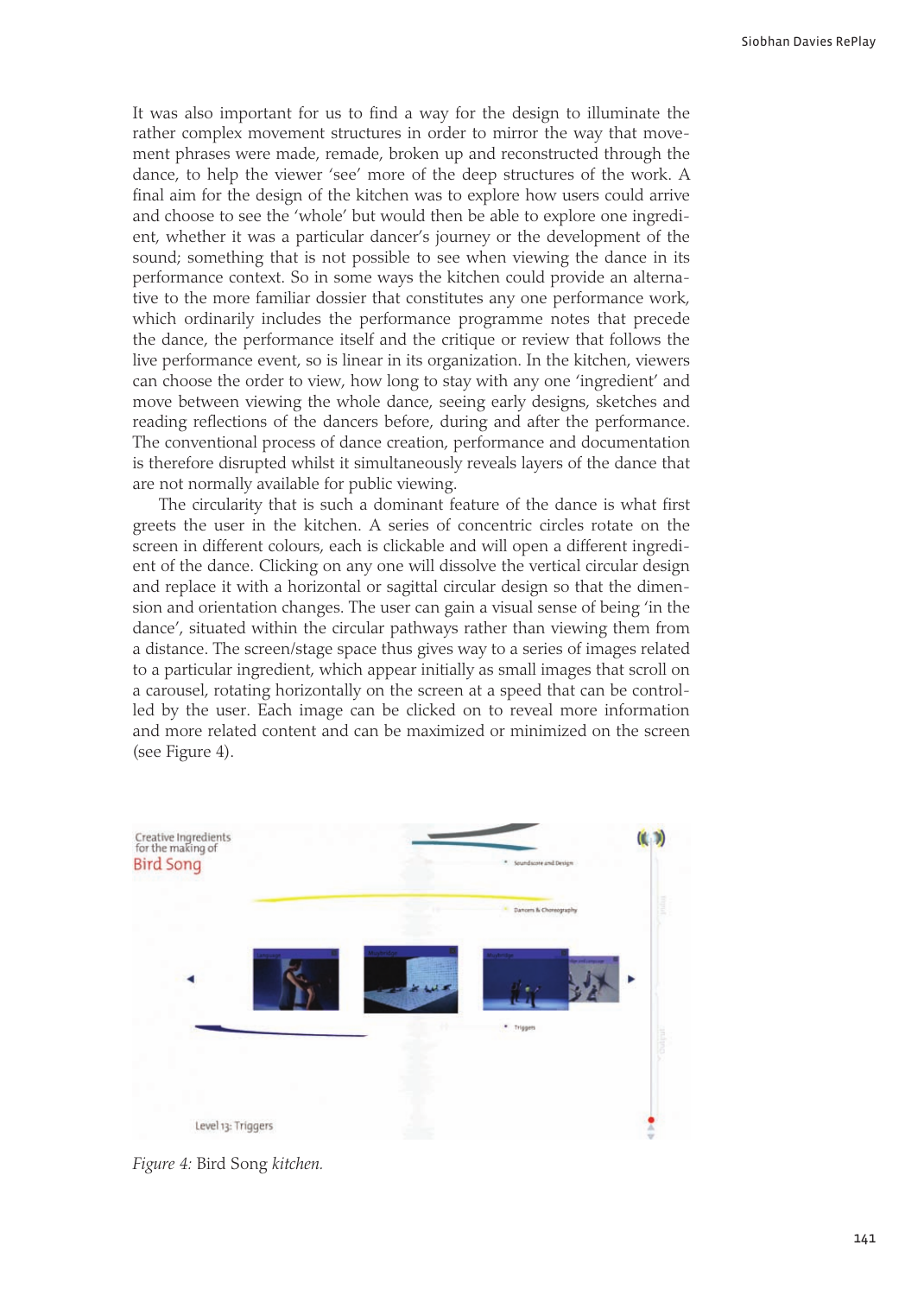Designing with various planes and perspectives in mind followed what was a similar development process for Davies when she began choreographing, taking inspiration from David Ward's records of his creative process. He noted<sup>.</sup>

So, the first thing I saw was this formal statement of a surface or plane: in this instance a flat, square, horizontal plane. This plane could be seen by the audience from any point of view - there was no ideal viewpoint. I accepted this exposed, horizontal surface as the primary visual presence and decided not to introduce any other surfaces or planes, either vertical or horizontal, into the work. Early thoughts of introducing objects were also quickly put aside. Everything had to happen on the floor and the floor was therefore not only the dance floor, it was to be understood as a very large horizontal screen. The dancers were to be performing on a horizontal screen and the sole visual addition to the dance would be light. Understanding the floor as a screen first and a floor second led to all the principal light activity taking the form of projections from directly above with the projector attached to the ceiling pointing straight down. It was as if we had taken a cinema and rotated it through 90 degrees and the dancers were dancing on the cinema screen, bathed in the light of a film.

(in Bird Song kitchen, 2009)

Ward's reference to thinking of the stage space as a screen and the performers dancing on a cinema screen connected well with how we were designing the screen for the kitchen in the archive.

Circles also say something about the circularity of the movement – the sense of circular space, fluidity and sequential action, which characterizes Davies' movement vocabulary. The series of coloured concentric circles is organized into 'input' or 'output' to reflect the many layers that make up the broad structure of the dance. Input refers to the source of the ideas and the information that was brought together to go into the making of the dance and output shows how ideas are manifested in different sections in the dance, in the final designs and so on. Initial inputs are found leading into the centre, to the Bird Song solo, with their evolution found leading away from it, so the solo is seen in the middle of the screen. Either the moving coloured segment of the circle or the text is clickable. Each is a different raw ingredient, organized into:

- Triggers which includes a series of Eadweard Muybridge's writing and his famous images of human motion, a talk by Steven Pinker on the popular website TED, Lewis Carroll's poem 'Jabberwocky', and a series of Davies' own notes.
- Dancers and choreography comprising textual reflections by the dancers of the choreography, their experiences making the dance and images of the dancers.
- Sound score and design including graphs of sound waves and source materials drawn upon by Andy Pink, including notes about the anatomy of the ear and the mechanics of hearing based on a talk given to the dance artists.
- Contributing artist notes by David Ward including his references to the importance of the line of light and shadow in his research for the work.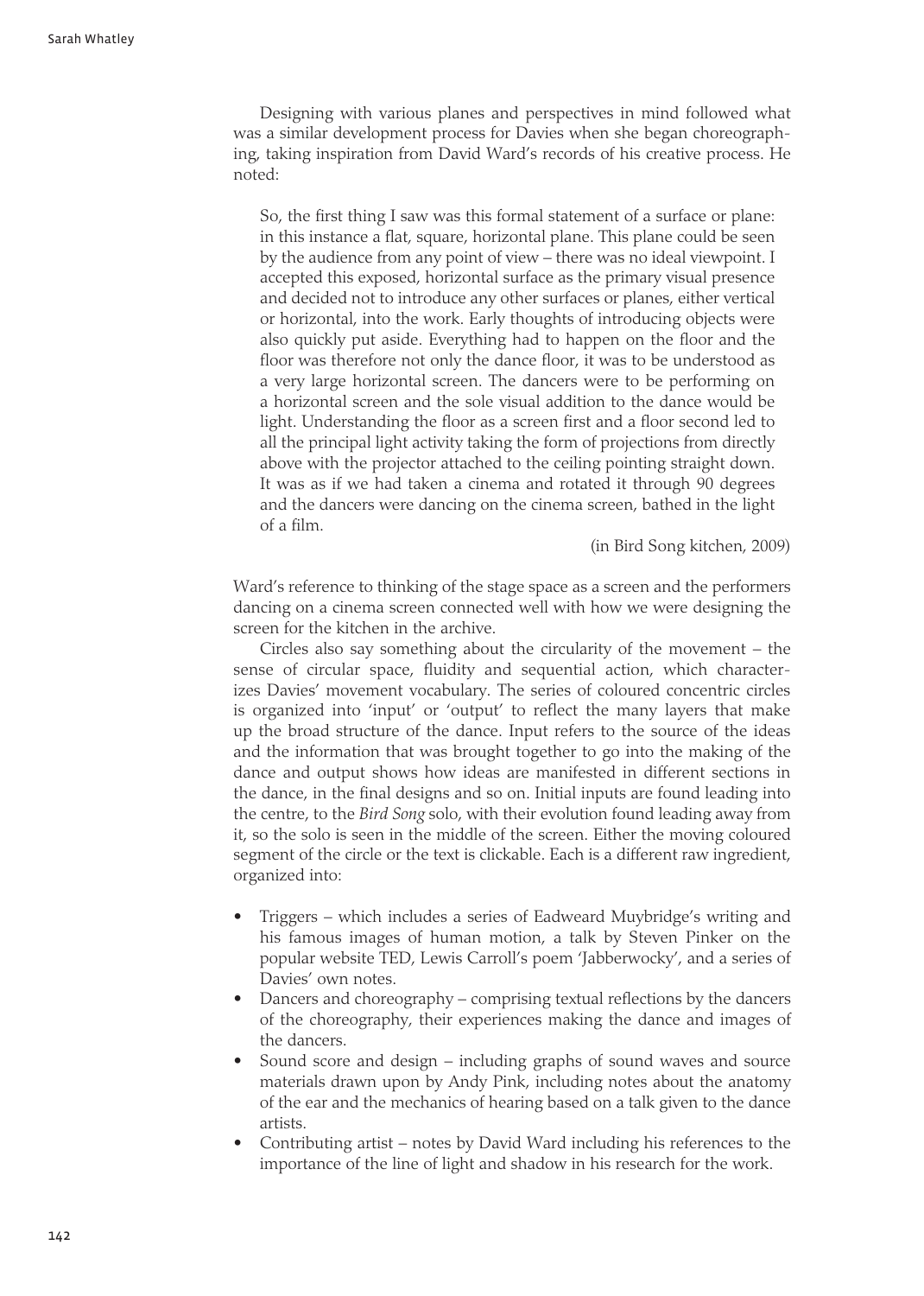Production and lighting – comprising notes by Adrian Plaut that provide detailed descriptions of the decisions made and the inventive lighting aspects sourced for the dance. The notes also provide an insight to the way in which the dancers develop a shorthand for the structure of the dance. naming sections that are cues for the performers but do not feature in any information provided for the audience (via the programme etc.). Sam Collins's sketches for the design of the stage space and the lighting design, projection, production and lighting are also included. According to Collins.

The key to the design of *Bird Song* was how to integrate David Ward's wonderful ideas of light and shadow into the space of the dancers without impeding on the freedom of their movement [...] The idea was to use the horizontal expanse of the dance floor  $-$  to turn it into a changing canvas, the floor would become the field, the dancers the figures within it.

(in Bird Song kitchen, 2009)

Costume design – including the designer's portfolio of previous work, sources, sketches of fabrics and designs, and initial ideas of fabric construction (see Figure 5).

The central ingredient in the sequence is the extract from Bird Song; the central solo. Each of the above ingredients leading to the solo is then repeated in reverse order to provide access to a range of images and texts that relate to the output, showing how the ingredients are 'cooked' as part of the construction of the dance. Some of these images are stills from the performance to illustrate particular aspects of the dancers' performance and the lighting, stage or costume design. The screen is thus designed to visually represent the principal design concept of the dance.



Figure 5: Bird Song kitchen.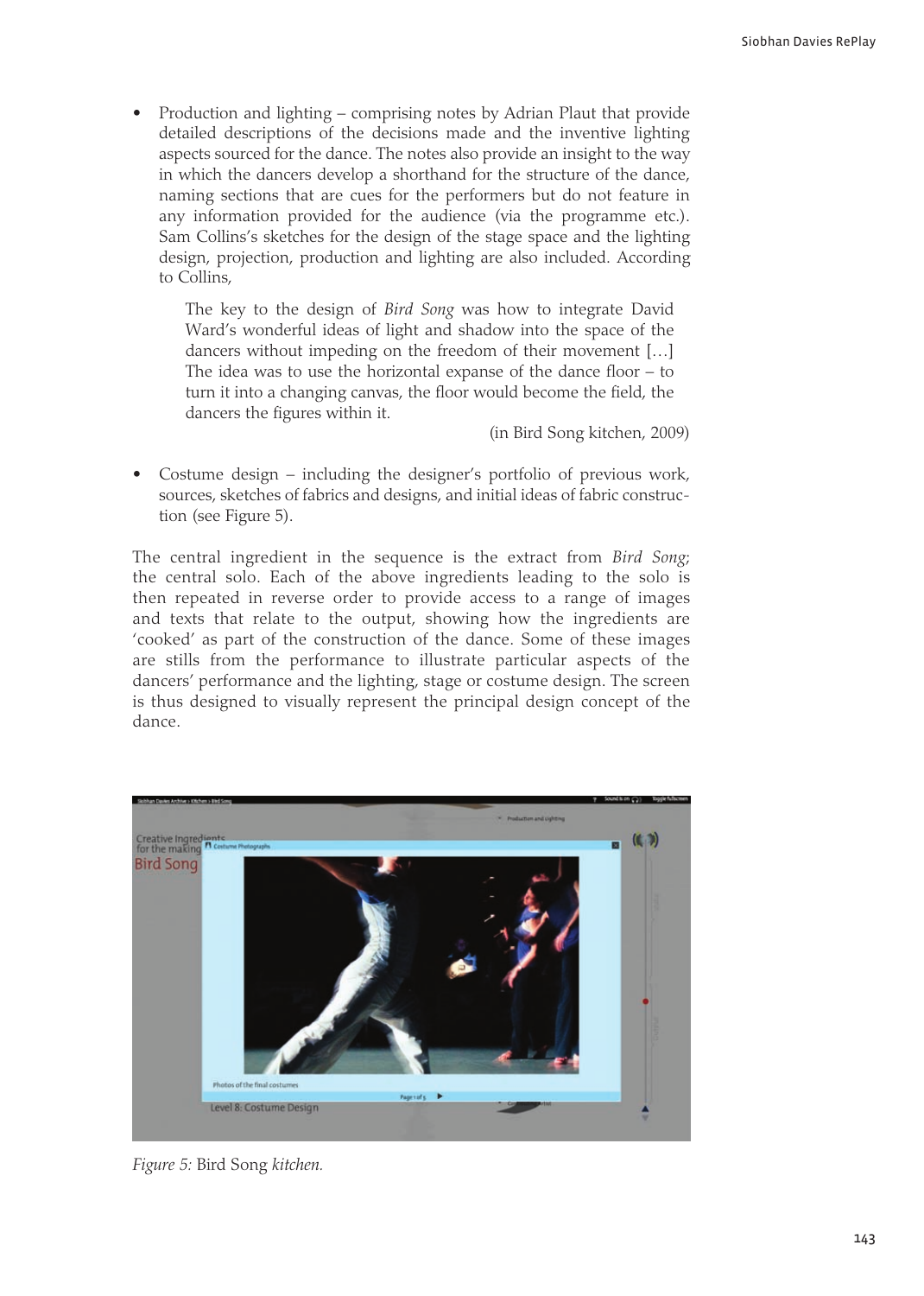The user can move between input and output, to see, or to be reminded of how a particular input set off an idea that is visible in the final dance. Notes provided by the dancers invite the user to adopt this viewing strategy to find out how information received and recorded during rehearsals finds its way into the choreography. The dancers' notes also expose the ways in which the structural design of the dance fed into the design of the kitchen. For example, Gill Clarke reflected:

Inevitably there is a certain linearity in the experience of performing, a narrative journey that one begins with the audience at the opening, living the unfolding experience through to the close, whether one is on stage or witnessing from the edge. In Bird Song however, the structure led towards a centre and then back out in its second half, and so one had the feeling of re-visiting sounds, spaces, communities where one had been before, yet with their energetic and emotional charge altered by the experience lived in the interim, and through shifts in tone of sound or light.

(in Bird Song kitchen, 2009)

Both kitchens also draw attention to the parallels between dance and scenography. Although I am not suggesting that Davies demonstrates a preference for abstraction, the concern for the structure of the human body and how that structure shapes and creates resonances in the choreography, informs the way that many scenographers respond to the dancing body on stage; one of best examples being Oskar Schlemmer (1888–1943), whose experimental series of dances in the early part of the twentieth century continue to influence today's artists in their exploration of how the dancer/ actor relates to the spatial environment.

#### **KITCHEN 2: IN PLAIN CLOTHES**

In Plain Clothes is a significant work in Davies' career as it was the first piece to be performed in her new building, Siobhan Davies Studios in South London, and signalled the beginning of a new phase in her work that was much more keenly concerned with the environment and context for making and showing her work. Both Davies and the dancers wanted to mark the new studio, to begin to fill it, not only through the activities of rehearsals but also with the sediment or memory of conversations and ideas that help to make a new work. By presenting it in the studio Davies was able to recreate in performance the intimate conditions of a rehearsal and share with her audience 'the myriad acts of coordination that go into a simple phrase of choreography (Mackrell 2006). It was a yet further move towards a closer relationship with the audience who would be witness to the subtlest of the dancers' movement. As Jenny Gilbert reported: 'That I could almost hear the dancers' bones clicking, catch every nuance, almost feel their breath made the whole thing more personal' (Gilbert 2006).

The work is performed by nine dancers with music by composer Matteo Fargion, design by visual artist Sam Collins, garments by clothes designer Sandra Bamminger, lighting by Adrian Plaut and contributions from several professionals from other fields outside of dance who watched some of the rehearsals and talked about their own work with the company. These included Susan Hitch (linguist and broadcaster), Sarah Wigglesworth (architect of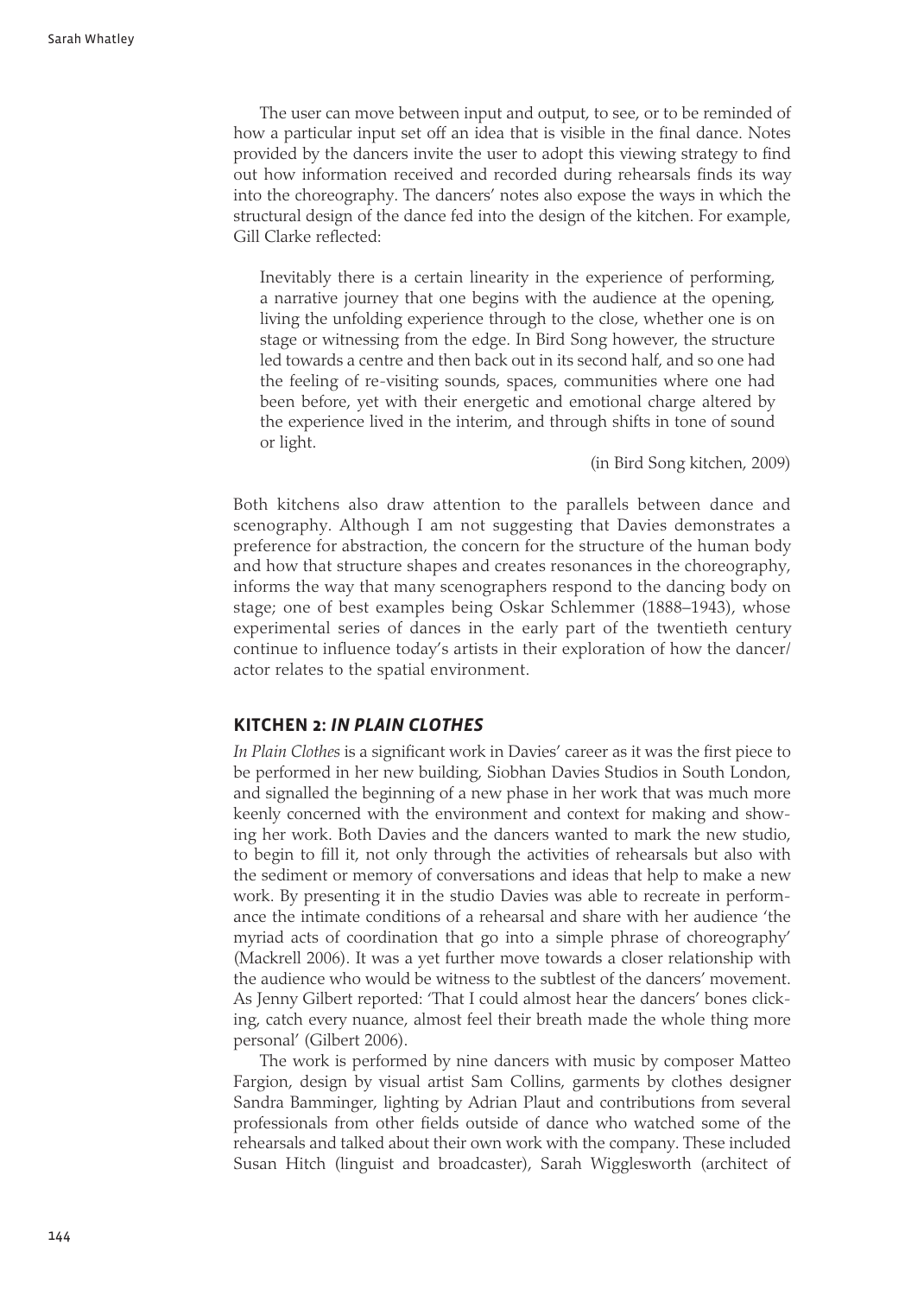Siobhan Davies Studios), Dan Pearson (landscape architect) and Francis Wells (heart surgeon). Some of these conversations triggered the foundation phrases of the piece and a number of the professionals also gave a talk about their own work before selected performances. Dance artist Deborah Saxon explained how this worked from her perspective: each of her [Davies'] contemporaries, seeing movement from a different perspective, influenced the genesis and growth of the piece by bringing observation, energy and humour to the rehearsal process.

Other speakers joined this process, which meant that audiences were able to hear what was often a personal talk by someone that appeared to have no connection with the performance but which encouraged curiosity and prompted audiences to find unexpected connections between the subject matter of the talk and the dance that followed. This unusual partnering of talk and dance led to the most significant design feature of the dance - the use of the image of the diptych or a 'hinged pair' whereby the performance and the talk sat side by side, related in some ways but not explaining each other. By referring to the idea of the diptych, Davies was recalling a tradition in art that was popular in the fifteenth and sixteenth centuries, but rarely since although some modern artists have reclaimed the term in more recent times (e.g. Andy Warhol). But Davies is the first choreographer to explicitly use the term in this way.

Susan Hitch prepared a programme note for the performances and reflected on her own experience stating that:

Watching the dancers was crucial to the collaborators' sense of what we were doing: every dancer is physically different, differently made, differently expressive. Traditional disciplines of dance often make uniformity by restriction: a dancer may only make this gesture in one way, beautifully defined and exactly prescribed by history. But the Siobhan Davies dancers work individually on a common project, each discovering what they can do and making a whole in the process. Matteo [Fargion] started with very simple folk songs, which each dancer took and translated into gesture, note by note, soundlessly; and then they tried them together, the same song, the same rigorous grammar, different gestures. And for me this was just what the collaborators were trying to do: each of us talked about our own discipline, but finding that the more exactly we tried to do it, the more we drew together with the others.

(Hitch 2006)

The diptych or 'hinged pair' idea is also the main design feature of the kitchen on the archive. The screen is divided into two halves. On one there are continually changing extracts from recordings of the performances and on the other are a randomly chosen series of videos and stills, which were drawn down from the notes, drawings, source ideas, rehearsals and designs from all those who contributed to In Plain Clothes. Also included are the series of talks that were part of both the performances and the rehearsal process. As Davies explains, 'It is a playful memory of the multiple exchanges, parallels and disturbances that we felt when we placed different sets of knowledge side by side' (in In Plain Clothes Kitchen, 2009). So scores, rehearsal tapes, texts and designs, included as both formative and finished elements, sit next to performance recordings.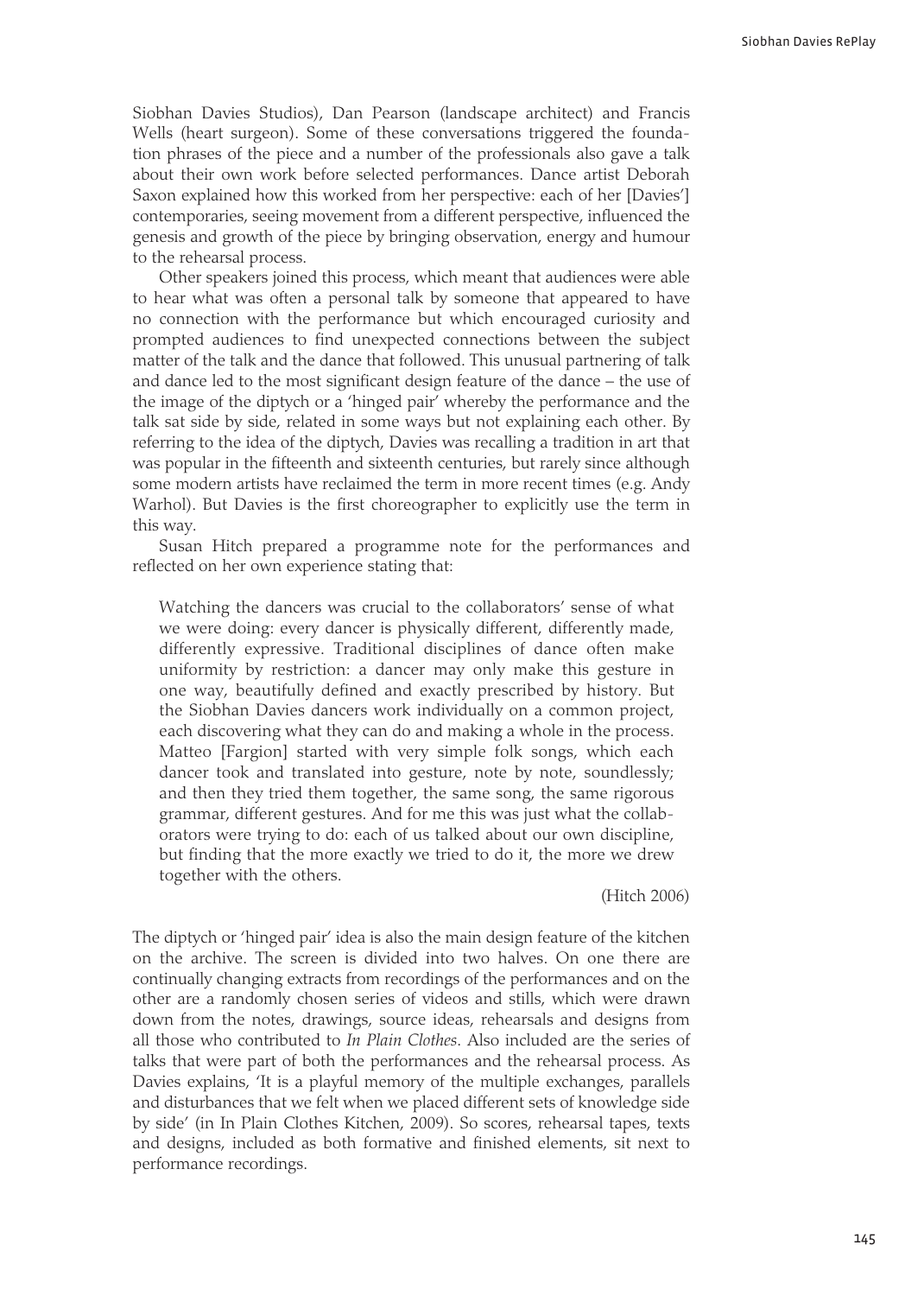The user finds an experience that is more like a game than the kitchen in *Bird Song*, with vertical lines moving across the screen connected to small images at the end of each line that can be 'caught' and which then replaces the film playing in one of the two larger screens. The user can speed up or slow down the motion of the lines but the images at the end of the line are not easy to catch so serendipity plays a role in what is 'found' or 'caught' and viewed together side by side. Each image is a still from a short video, which plays and when it ends the page 'turns over' to the next extract (see Figure 6).

Inevitably, this catching of images leads to viewing what might be surprising 'hinged pairs' and results in new, unplanned and unintended relationships between the context for the work (including talks and source materials) and performances (in different venues), reinforcing the unexpected connections provided by the live 'hinged pairs'. Content is varied and includes video, still images, architectural drawings (of Siobhan Davies Studios), design sketches for the performance, rehearsal films and many talks associated with the production. The design invites the user to discover resonances and reverberations; a seed of an idea in a stage design is echoed in the dancer's gestural movement; a spoken phrase is rich with ideas and questions, which are then reflected in the dancer's movement sequence. Words and movements connect in new ways, not in a literal way but in coincidental connections of rhythm, images, descriptions and memories. Images of natural or built environments remind the user that the transformation of the building into Siobhan Davies Studios as a creative space for artists was the starting point for the dance. The same images are then drawn upon as a source for a costume or a movement phrase that makes a journey through the body. Images of natural and constructed pathways made of various materials and set within different contexts suggest that the dancers are wayfarers, making their mark in a new space, and a new building. Perhaps more unexpected are the images associated with the contributing speakers, including ergonomic sketches and stills of heart transplants.

Compared to Bird Song, this kitchen is rawer in terms of design but provides a viewing experience that is unusual in that the user can view at the same time on adjoining screens the construction process of the dance and the life of the dance once made and touring. The temporal properties of the dance are



Figure 6: In Plain Clothes kitchen.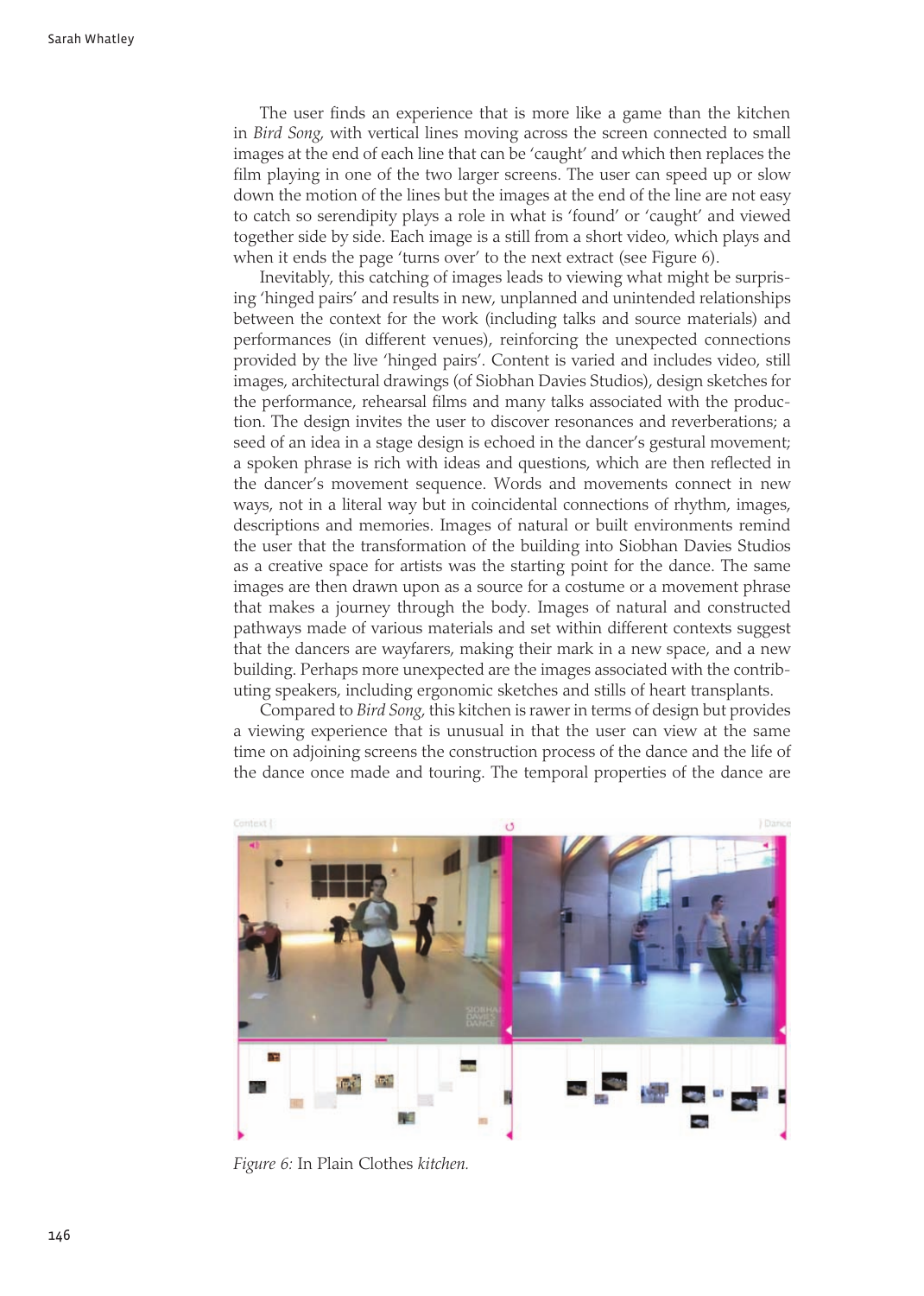emphasized through the design of the kitchen. Each of the paired films runs for a prescribed length, although rarely synchronized and the passage of the lines below the screens emphasizes time as the principal organizing structure. The dialogic nature of the production and its documentation may well have led to Davies' more recent project mentioned earlier, 'Side by Side'.

#### **CONCLUSION**

Building the kitchens provided us with the opportunity to exploit the full capability of the digital archive by designing something that enlivened the screen and found a novel way of translating the temporal, spatial and physical organization of the dance into a visual design. It was important that the kitchens did not produce a template but rather responded to the particularities of each dance. Indeed, both exist primarily as prototypes and could be developed further at a later point. In broad terms, Bird Song prioritizes visual and spatial properties whilst In Plain Clothes privileges temporal organization. But building the kitchens also stimulated a great deal of discussion amongst the archive team and led us to question the principal purpose and nature of the archive. By deliberately focusing on the design of each kitchen and attempting to reveal the constructional elements in such a detailed way we threatened to undermine our own aim to provide an open narrative whereby users could determine their own journeys through the content and discover for themselves the hidden knowledge within the choreographic structure of any one dance.<sup>3</sup> Initially the excitement of the novelty of the kitchens resulted in them being placed on the home page of the site but we gradually became uneasy about their potential to misrepresent the open structure of the archive. This led to them being removed and placed in a much less prominent place within the description associated with each of the two individual choreographies: Bird Song and In Plain Clothes. The journey of the kitchens through the archive provides access to the archive team's thinking process, demonstrating how the archive developed through these different stages.

Building the kitchens also drew attention to how a digital archive raises questions about materiality and corporeality. The primary focus of RePlay on the moving body in dance is reinforced through a combination of video, stills of the dancers in performance and many textual descriptions and reflections provided by the dancers. Drawing these elements together within a design that supports bodily expression ensures that corporeality is given emphasis within the archive. In a similar way, we can intuit the materiality of the many objects that make up the dance and consider how their material presence is changed when online, but we can also see how the online archive creates its own materiality. Existing only in virtual space the archive is always in the present even as it brings back dances from the (recent) past. But as artefacts created in a digital format they are also subject to processes that reveal their own history and hence the materiality of file formats, font styles, web design and so on.

Finally, the kitchens are valuable in reminding the user of the intertextual properties of dance and the knowledge that is embodied within dance. They also capture the many different processes that are involved in the creation of a dance and the collaborative actions involved in making the archive, which involved many of the same processes characterized by dialogue, compromise and a commitment to co-design and co-creation. In both kitchens we are able to see what inspires and informs a number of significant artists and as users we can participate too in that artistry as co-creators.

3. Running in parallel with the creation of Siobhan Davies RePlay was another project, funded through the AHRC Bevond Text programme: 'Choreographic Objects' which brought the archive team together with teams of researchers and artists building other digital choreographic objects, including William Forsythe's 'Synchronous Objects' (http:// synchronou sobiects.osu.edu/) and Emio Greco and Pieter Scholten's 'Capturing Intention<sup>7</sup>(http:// insidemovement knowledge.net/ context / background / capturing-intention). It was our dialogue with these other projects that stimulated our interest in building the kitchens but also reminded us that each project was attempting to produce a very different output.